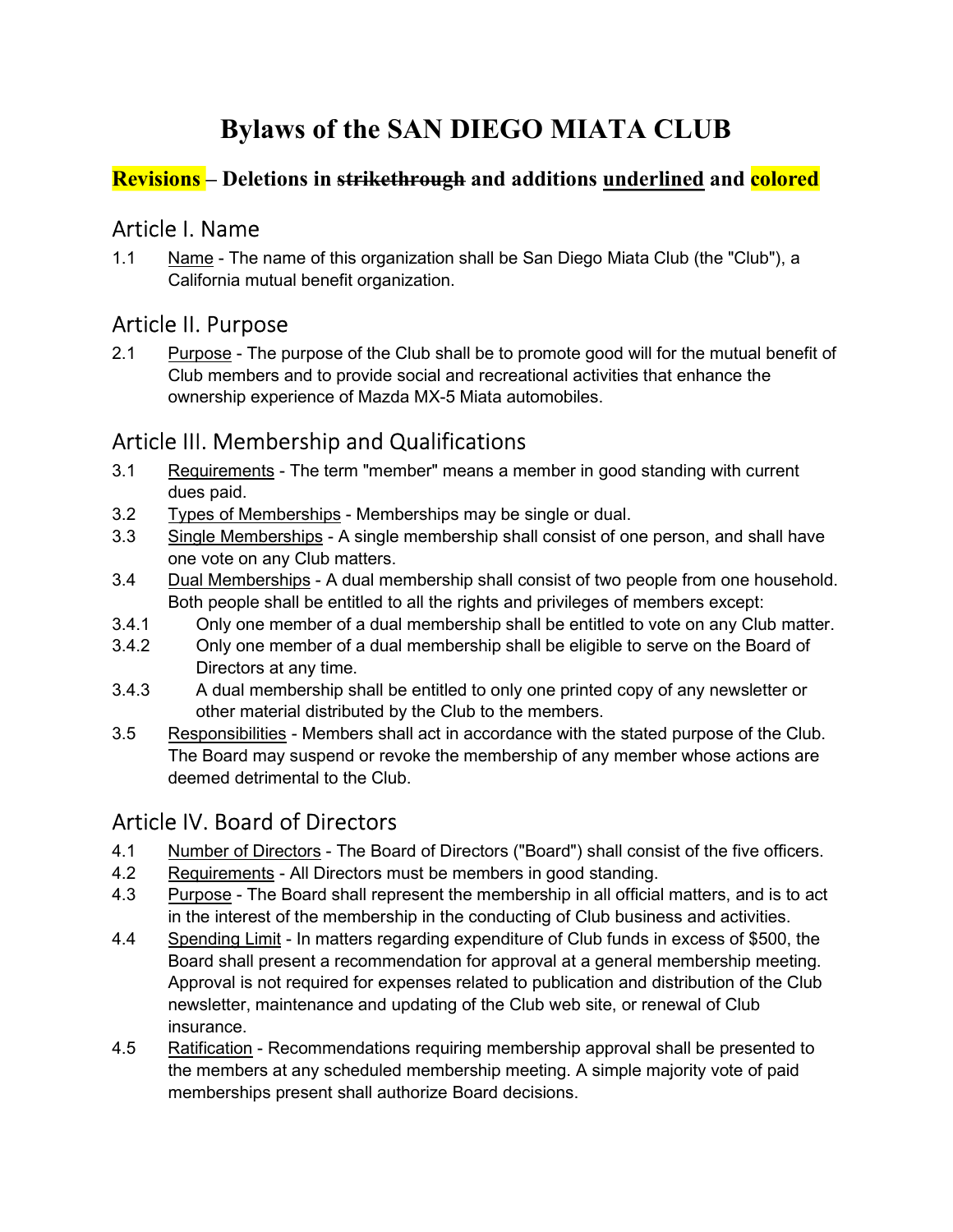4.6 Delegation - The Board may authorize appointees to act on behalf of the general membership in matters of routine Club business.

### Article V. Officers and Duties

- 5.1 Enumeration The officers of the Club shall consist of a President, Vice-President, Treasurer, Secretary, and Immediate Past President, and shall represent the membership in all official matters.
- 5.2 Distinct Positions No member shall hold more than one office at a time.
- 5.3 President The President shall preside at all membership and Board meetings; shall enforce these bylaws; can sign checks and contracts; and shall be responsible for carrying out the decisions of the membership.
- 5.4 Vice-President The Vice-President shall preside in the absence of the President.
- 5.5 Treasurer The Treasurer shall sign checks and collect all dues and other monies from any and all sources; shall keep books of accounts and make a financial report at Club meetings; at the last meeting of each year, shall make an annual financial report showing all income and disbursements, and shall provide a budget forecast for the following year.
- 5.6 Secretary The Secretary shall keep the minutes and records of the membership and Board meetings; on request, shall furnish each member with a copy of these bylaws and their amendments as they occur; and, at the last meeting of his or her term, shall turn over the minutes and records of the past year for the Club files.
- 5.7 Immediate Past President The Immediate Past President serves as an advisor to the President and the other Directors on the board.

# Article VI. Definition of a Meeting

6.1 A meeting may be any gathering of people, whether it is in person, conference call via telephone, or any form of electronic synchronous group connection.

# Article VI VII. Board Meetings

- 6.4 7.1 Frequency The Board shall meet at least quarterly at times and places as determined by the Board.
- 6.2 7.2 Open Regular Board meetings shall be open and announced to the membership in advance via the **Club's newsletter best manner as determined by the board.**
- 6.3 7.3 Special Meetings Special Board meetings may be called by a two-thirds vote of the directors, and need not be announced or open to the membership.
- 6.4 7.4 Electronic Meetings The Board may utilize electronic communications to make decisions between scheduled meetings. However, any such decisions must be ratified by the directors at the next scheduled Board meeting, and must be recorded in the minutes.
- 6.5 7.5 Quorum A quorum at any Board meeting shall consist of at least three directors.
- 6.6 7.6 Motion The President, Vice-President, Secretary, *Immediate Past President*, and Treasurer shall be entitled to move or second motions and to vote on any matter coming before the Board. In the event of a tie vote, the motion shall be deemed to have failed.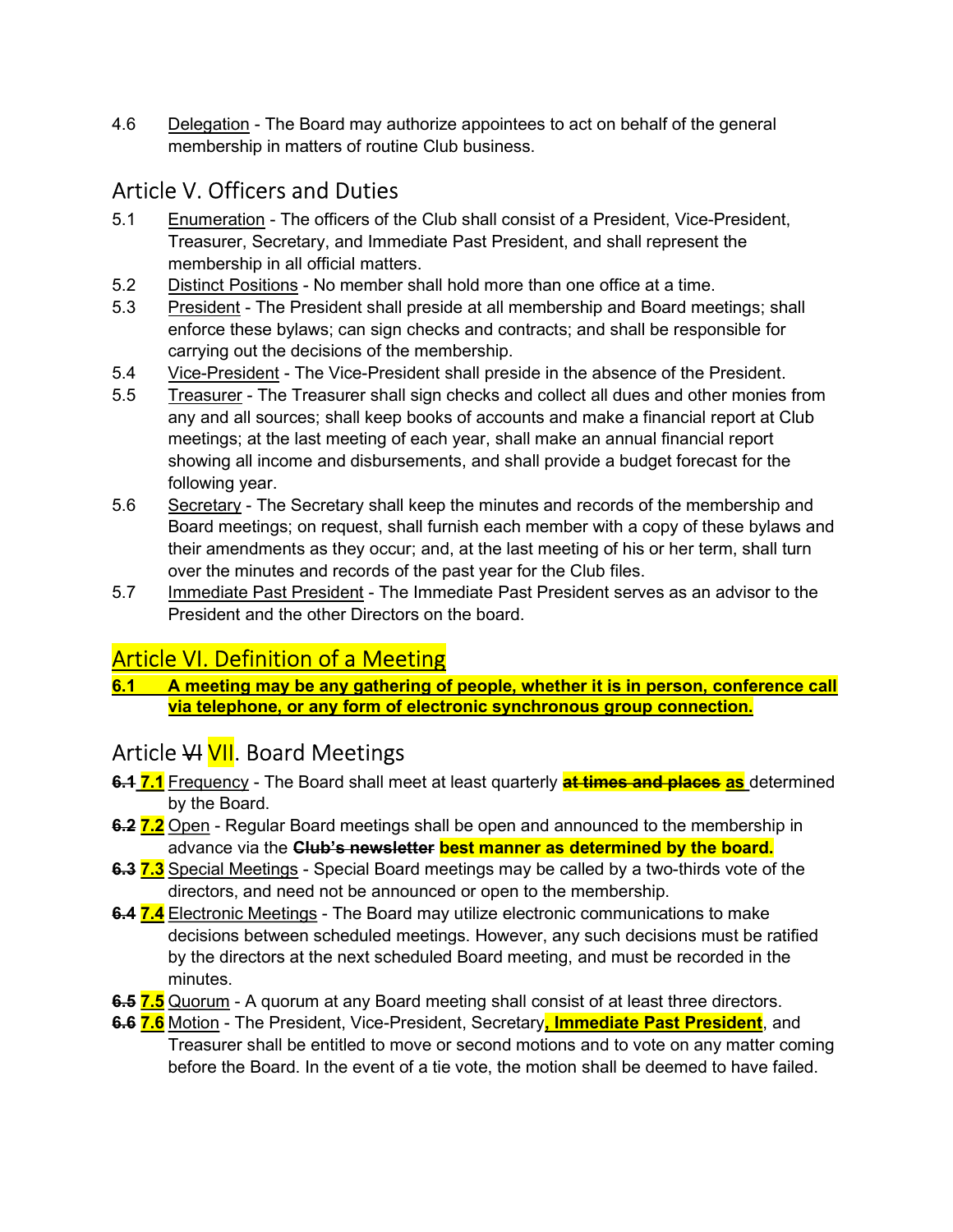6.7 7.7 Minutes - Minutes of all Board meetings shall be made available for inspection by members whenever requested during the current year.

#### Article VII VIII. Membership Meetings

- 7.1 8.1 Annual Meeting An annual membership meeting shall be held in November of each year, at a time and place before the end of the calendar year. The meeting shall be held at a time, manner, and/or place determined by the Board.
- 7.2 8.2 Regular Meetings Regular membership meetings shall be held monthly, at times and places at times, manner, and/or places determined by the Board.
- 7.3 8.3 Special Meetings A special membership meeting may be called by the Board and must be called upon presentation of a petition signed by at least 50 percent of the members.
- 7.4 8.4 Notice The date, time, and place of all membership meetings must be announced at least 10 days in advance. Announcements may be printed in the Club's newsletter, sent via U.S. mail, or distributed electronically to those members who have previously agreed in writing to accept electronic notices posted to the SDMC Web Site, and/or distributed electronically.
- 7.5 8.5 Quorum A quorum at any membership meeting shall consist of the memberships present,

# Article VIII IX. Appointments

- 8.1 9.1 Authority The President, subject to the approval of the Board, may appoint members to **positions and/or** committees as deemed necessary to administer the Club's activities.
- 8.2 9.2 Eligibility Only members in good standing shall be eligible to serve on committees or as position appointees.
- 8.3 **9.3** Term **Position and** Committee appointments may be changed or terminated by the Board at any time.

# Article IX X. Nominations, Elections, and Term of Office

- 9.1 10.1 Nomination and Election The President, Vice-President, Secretary and Treasurer are to be nominated and elected at the annual membership meeting. The position of Immediate Past President will be assumed by the retiring Club President.
- **9.2 10.2** Requirements Nominees need not be present to be nominated or elected, but must have provided written indication of willingness to accept the nomination.
- **9.3 10.3** Statements of Qualifications Candidates for Board positions are encouraged to submit written statements of their interest and qualifications for publication in the Club newsletter. The newsletter editor may establish reasonable limits on length, and must publish all statements received by deadline without editing, attempting to present all candidates equitably.
- **9.4 10.4** Term of Office The President, Vice-President, Secretary and Treasurer shall hold office from January 1 to December 31 of the same year. The Immediate Past President will serve until such time as the Club elects a new President resulting in a new Immediate Past President. Should the Immediate Past President be unable to serve for any reason, the sitting President shall nominate a member to assume the advisory role on the Board of Directors. The nomination shall be subject to approval by the